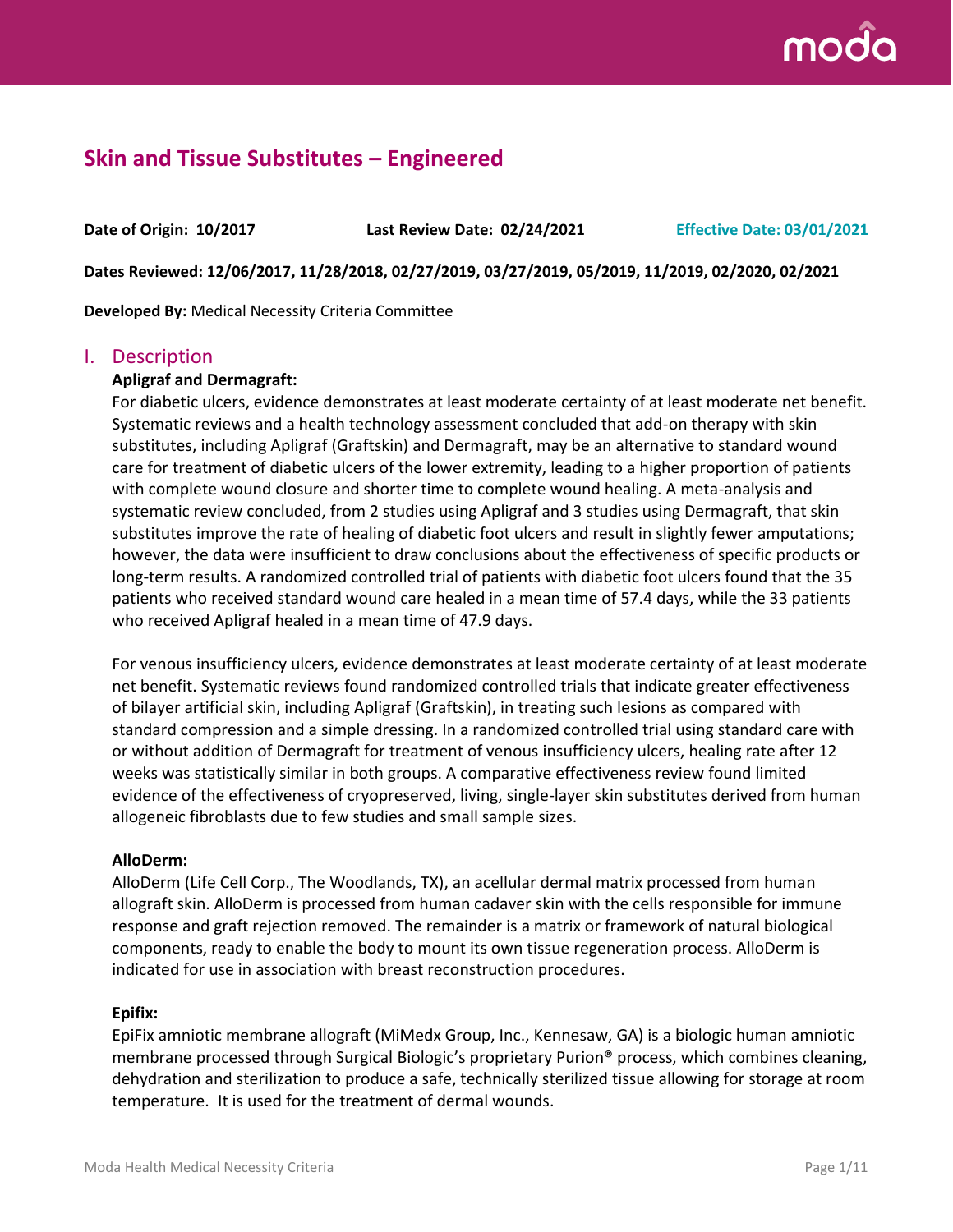EpiFix is a multi-layer biologic dehydrated human amniotic membrane allograft comprised of an epithelial layer and two fibrous connective tissue layers specifically processed to be used for the repair or replacement of lost or damaged dermal tissue. It is prepared from human placenta. The processed allograft contains collagen types IV, V, and VII that promote cellular differentiation and adhesion. Usage includes on lay applications for, but not limited to, neuropathic ulcers, venous stasis ulcers, posttraumatic wounds and post-surgical wounds and pressure ulcers. According to the manufacturer, EpiFix provides a matrix for cellular migration/proliferation, provides a natural biological barrier, and is nonimmunogenic. The manufacturer states that it also delivers well-known essential wound healing growth factors; delivers minimally manipulated extracellular matrix (ECM) proteins; provides unique antiinflammatory cytokines and contains tissue inhibitors of metallo-proteinases. Each allograft is packed in a hermetically sealed double peel pouch packaging in an outer box carton. According to the manufacturer, EpiFix differs from other products produced from human tissue based upon the derived source of the tissue allograft and allograft contents. Only EpiFix is composed of normal dehydrated human amniotic membrane (dHAM) and has no synthetic components. EpiFix has been used in burns, plastic surgery and wound care.

#### **Grafix:**

Grafix Core and Grafix Prime are extracellular matrix containing growth factors for acute and chronic wounds, including diabetic foot ulcers and burns.

Grafix Core is an allograft containing endogenous mesenchymal stem cells indicated for the treatment of deep chronic wounds, limb salvage procedures, tendon repair and burns. Grafix Prime is an allograft containing endogenous mesenchymal stem cells indicated for upper epithelial layer chronic wounds and burns.

Grafix CORE is an allograft derived from human chorionic placental tissue "intended" for patients with acute and chronic wounds including, but not limited to, diabetic foot ulcers, venous stasis ulcers and pressure ulcers that have not responded to standard of care therapy. Grafix CORE has one layer (a thick stromal layer), a collagen rich membrane, mesenchymal stem cells (MSCs), and anti-inflammatory cytokines and regenerative growth factors. The thick stromal layer of Grafix CORE has been used in wounds with exposed bone and tendon to help promote granulation of deep tissue. The collagen matrix provides a physiological microenvironment for cells and proteins to promote cellular adhesion and migration in addition to supporting growth factor function. Cytokines and growth factors, epidermal growth factor and transforming growth factor-beta3 in Grafix CORE mediate integral events such as angiogenesis, cell recruitment and proliferation. Once thawed and rinsed, Grafix CORE is applied to the wound and covered with a standard, non-adherent dressing. Additional applications are used as needed with frequency ranging from every 7-14 days until the wound is closed. Grafix CORE is supplied as a cryopreserved membrane mounted on nitrocellulose paper and is available in 5 sizes: 16mm disc, 1.5cm x 2cm, 2cm x 3cm, 3cm x 4cm, and 5cm x 5cm. According to the manufacturer, the presence of MSCs in Grafix distinguishes it from all other skin substitutes.

Grafix PRIME is an allograft derived from the amniotic membrane of human placental tissue used for the management of acute and chronic wounds including, but not limited to, diabetic foot ulcers, venous stasis ulcers and pressure ulcers that have not responded to standard of care therapy. Additional uses include burns, adhesion barriers, and Mohs procedures. Grafix PRIME has two layers (epithelial layer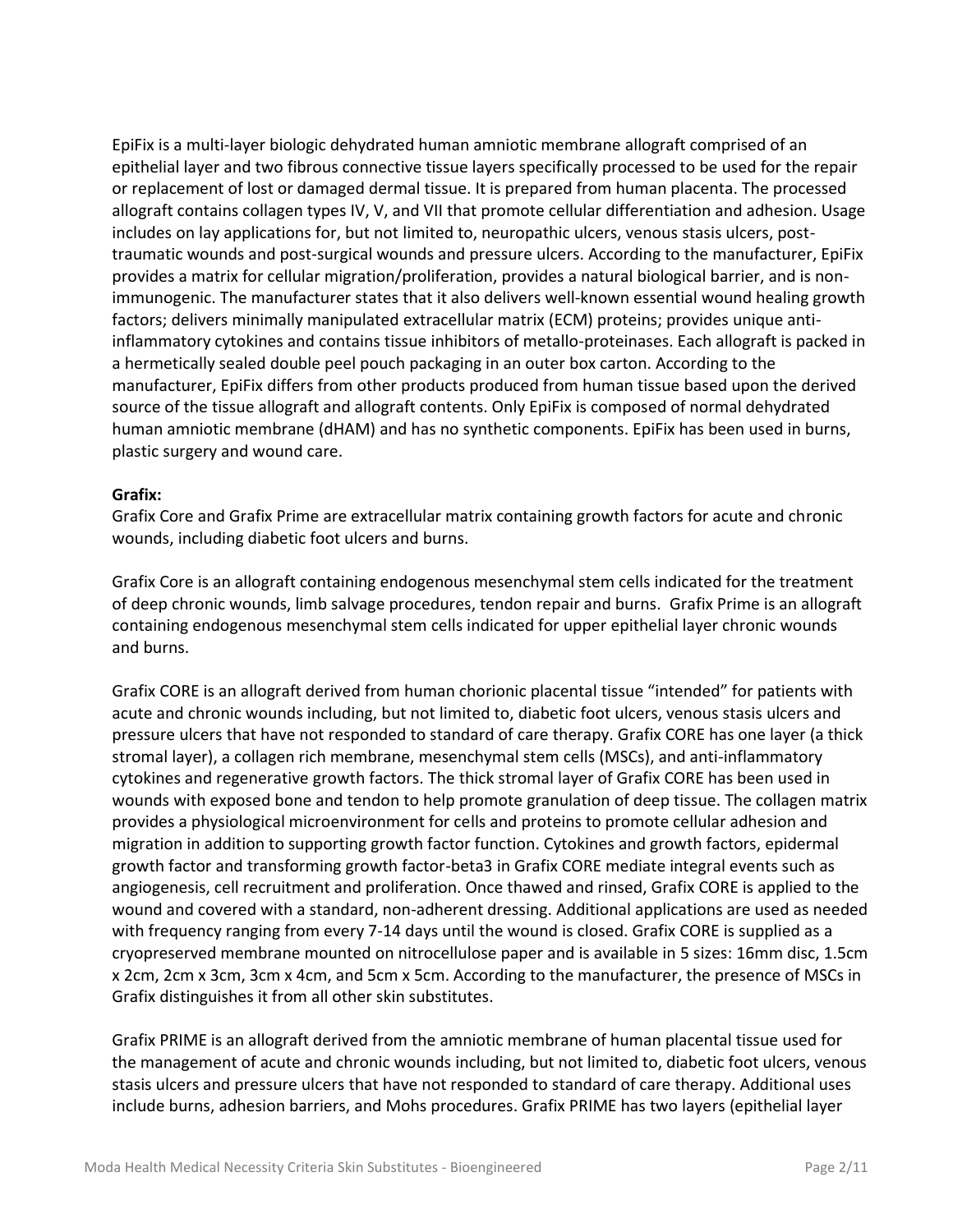and stromal layer) and is comprised of a collagen rich membrane, mesenchymal stem cells, and antiinflammatory cytokines and regenerative growth factors. The collagen matrix provides a physiological microenvironment for cells and proteins to promote cellular adhesion and migration in addition to supporting growth factor function. Cytokines and growth factors, epidermal growth factor and transforming growth factor-beta3 in Grafix PRIME mediate integral events such as angiogenesis, cell recruitment and proliferation. Once thawed and rinsed, Grafix PRIME is applied to the wound and covered with a standard, non-adherent dressing. Additional applications are used as needed with frequency ranging from every 7-14 days for up to 12 weeks or until the wound is closed. Grafix PRIME is supplied as a cryopreserved membrane mounted on nitrocellulose paper and is available in 6 sizes: 16mm disc, 1.5cm x 2cm, 2cm x 3cm, 3cm x 3cm, 3cm x 4cm, and 5cm x 5cm. According to the manufacturer, the presence of mesenchymal stem cells in Grafix distinguishes it from all other skin substitutes. Mesenchymal stem cells coordinate the tissue repair process through down regulation of inflammation, by stimulating blood vessel formation (angiogenesis), and by supporting fibroblast and epithelial cells resulting in rapid wound closure. Grafix PL PRIME, when fully rehydrated is equivalent to thawed Grafix PRIME. Grafix PL Prime does not require ultra-low temperature storage. Grafix PL PRIME is available in 6 sizes: 16mm disc, 1.5cm x 2cm, 2cm x 3cm, 3cm x 3cm, 3cm x 4cm, and 5cm x 5cm).

As part of an agreement with the FDA, Grafix is indicated as a "wound cover" for the treatment of acute and chronic wounds. The manufacturer has announced its intent to submit a Biologics License Application to support clinical indications for Grafix.

### II. Criteria: CWQI HCS-0219

- A. Tissue-engineered skin substitute may be indicated for **1 or more** of the following:
	- a. **Apligraf or Oasis wound matrix skin substitute** is medically necessary for **ALL** of the following:
		- i. The patient has **1 or more** of the following indications:
			- 1. Full thickness neuropathic diabetic foot ulcer of greater than 6 weeks duration and does not include muscle, tendon, capsule, or bone exposure
			- 2. Chronic, non-infected, partial and full-thickness venous stasis ulcers of greater than 1 month duration
		- ii. The patient has not responded to conventional ulcer therapy such as:
			- 1. Moist dressings
			- 2. Non-weight bearing
			- 3. Optimal glycemic management if diabetic
			- 4. Sharp debridement
		- iii. No wound infection
		- iv. The skin substitute is being used along with standard therapy
		- v. Adequate perfusion of involved limb
		- vi. Apligraf is experimental and investigational for all other indications
	- b. **Dermagraft dermal substitute** is medically necessary for **ALL** of the following:
		- i. The patient has **1 or more** of the following indications:
			- 1. Full-thickness diabetic foot ulcer for greater than 6 weeks duration and does not include muscle, tendon, capsule, or bone exposure.
			- 2. Wound is related to dystrophic epidermolysis bullosa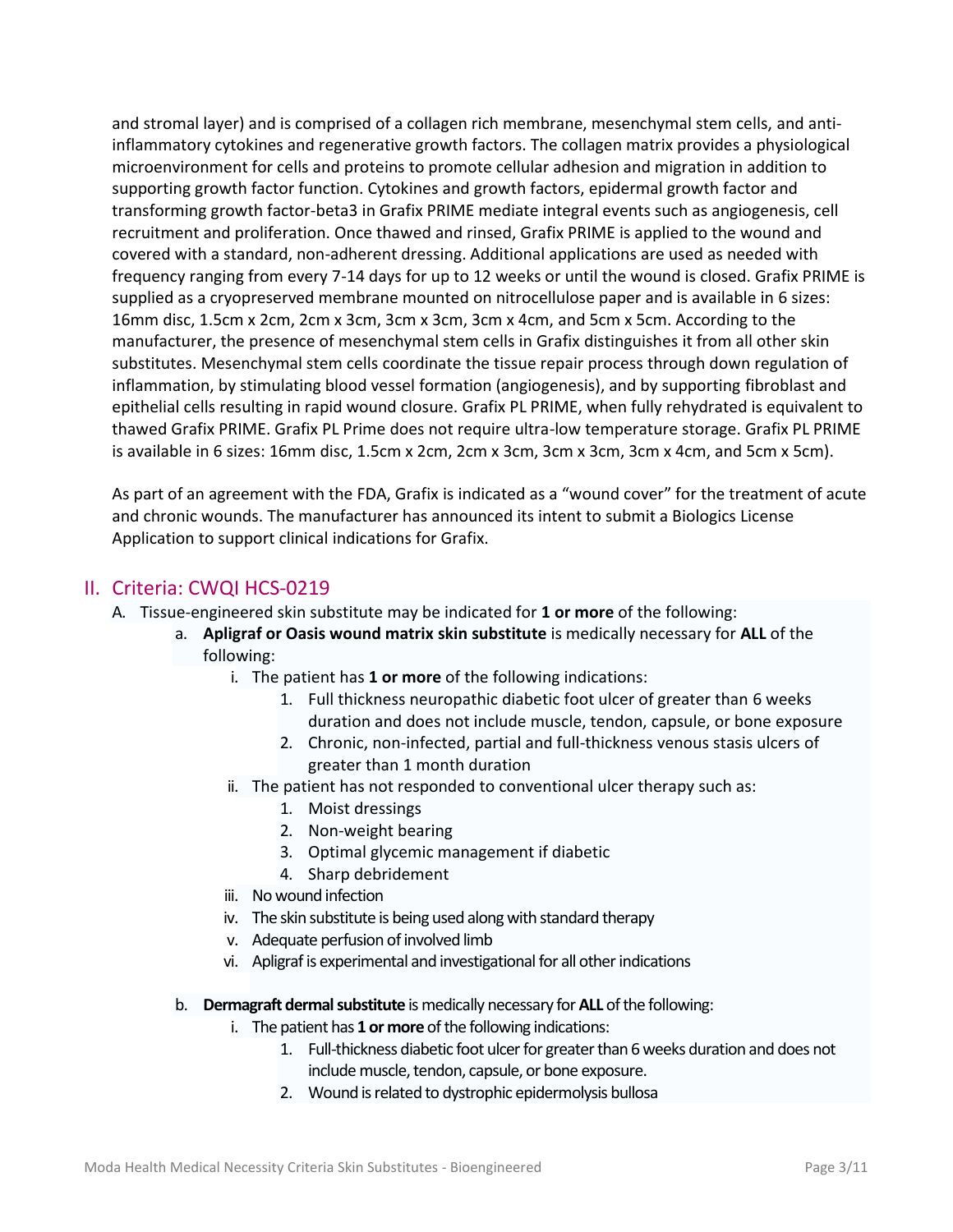- ii. The patient has not responded to conventional ulcer therapy such as:
	- 1. Moist dressings
	- 2. Non-weight bearing
	- 3. Optimal glycemic control if diabetic
	- 4. Sharp debridement
- iii. No wound infection
- iv. Adequate perfusion of the involved limb
- v. The skin substitute is being used along with standard therapy.
- c. **EpiFix orGrafix (Grafix Core, Grafix Prime, GrafixPL Prime) skin substitute** is medically necessary for **ALL** of the following:
	- i. The patient has a partial and full thickness neuropathic diabetic foot ulcers for a duration greater than 6 weeks
	- ii. No capsule, tendon, or bone are exposed
	- iii. The patient has not responded to conventional ulcer therapy such as:
		- 1. Moist dressings
		- 2. Non-weight bearing
		- 3. Optimal glycemic management if diabetic
		- 4. Sharp debridement
	- iv. Adequate perfusion of the involved limb
	- v. The requested EpiFix skin substitute is being used along with standard ulcer therapy
	- vi. EpiFix and Grafix are experimental and investigational for all other indications
- d. **Epifix** skin substitute is considered medically necessary for **ALL** of the following;
	- i. The patient has chronic venous stasis ulcers of the lower extremity that have failed standard wound therapy of at least 4-weeks duration.
	- ii. No capsule, tendon, or bone are exposed
	- iii. The patient has not responded to conventional ulcer therapy such as:
		- 1. Moist dressings
		- 2. Non-weight bearing
		- 3. Optimal glycemic management if diabetic
		- 4. Sharp debridement
	- iv. Adequate perfusion of the involved limb
	- v. The requested EpiFix skin substitute is being used along with standard ulcer therapy
	- vi. EpiFix is considered experimental and investigational for all other indications
- e. **Alloderm acellular dermal tissue matrix and Dermacell** aremedically necessary for breast reconstruction only.
- B. The following skin substitutes are considered investigational products (not an all-inclusive list):

| <b>HCPC code</b>         | <b>Description</b>                     |
|--------------------------|----------------------------------------|
| A4649                    | DermaClose RC; MediHoney               |
| A6010, A6011 CellerateRX |                                        |
|                          | A6021, A6022 Promogran Matrix; Puracol |
| C <sub>1155</sub>        | Repliform                              |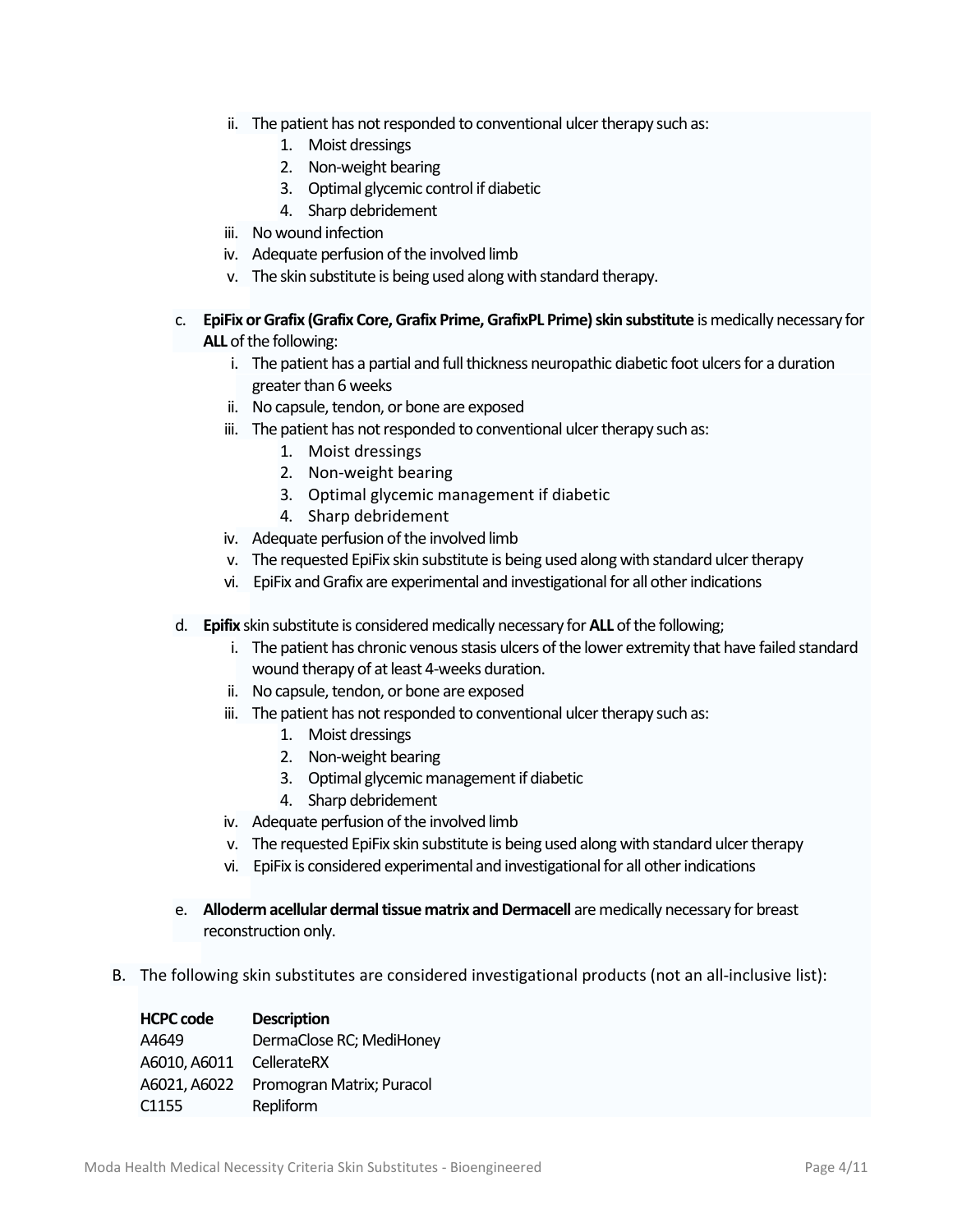| C1763          | Biodesign fistula plug                                                                                                                                                                                                                                                                                                                                                                                                                                                                                                                                                                                                                                                                                                                                                                                                                                                                                                                                                                                                                                                                                                                                                                                                                                                                                                                                                                                                      |
|----------------|-----------------------------------------------------------------------------------------------------------------------------------------------------------------------------------------------------------------------------------------------------------------------------------------------------------------------------------------------------------------------------------------------------------------------------------------------------------------------------------------------------------------------------------------------------------------------------------------------------------------------------------------------------------------------------------------------------------------------------------------------------------------------------------------------------------------------------------------------------------------------------------------------------------------------------------------------------------------------------------------------------------------------------------------------------------------------------------------------------------------------------------------------------------------------------------------------------------------------------------------------------------------------------------------------------------------------------------------------------------------------------------------------------------------------------|
| C1781          | <b>XenMatrix</b>                                                                                                                                                                                                                                                                                                                                                                                                                                                                                                                                                                                                                                                                                                                                                                                                                                                                                                                                                                                                                                                                                                                                                                                                                                                                                                                                                                                                            |
| C9355          | Collagen nerve cuff (neuromatrix), per 0.5 centimeter length                                                                                                                                                                                                                                                                                                                                                                                                                                                                                                                                                                                                                                                                                                                                                                                                                                                                                                                                                                                                                                                                                                                                                                                                                                                                                                                                                                |
| C9356          | <b>TenoGlide Tendon Protector</b>                                                                                                                                                                                                                                                                                                                                                                                                                                                                                                                                                                                                                                                                                                                                                                                                                                                                                                                                                                                                                                                                                                                                                                                                                                                                                                                                                                                           |
| C9361          | Collagen matrix nerve wrap (neuromend collagen wrap), per 0.5 centimeter length                                                                                                                                                                                                                                                                                                                                                                                                                                                                                                                                                                                                                                                                                                                                                                                                                                                                                                                                                                                                                                                                                                                                                                                                                                                                                                                                             |
| C9364          | Permacol Biologic Implant                                                                                                                                                                                                                                                                                                                                                                                                                                                                                                                                                                                                                                                                                                                                                                                                                                                                                                                                                                                                                                                                                                                                                                                                                                                                                                                                                                                                   |
| C9367          | Endoform dermal template                                                                                                                                                                                                                                                                                                                                                                                                                                                                                                                                                                                                                                                                                                                                                                                                                                                                                                                                                                                                                                                                                                                                                                                                                                                                                                                                                                                                    |
| G0281, G0282   | Radiofrequency stimulation devices (Provant or MicroVas)                                                                                                                                                                                                                                                                                                                                                                                                                                                                                                                                                                                                                                                                                                                                                                                                                                                                                                                                                                                                                                                                                                                                                                                                                                                                                                                                                                    |
| L8658          | Artelon                                                                                                                                                                                                                                                                                                                                                                                                                                                                                                                                                                                                                                                                                                                                                                                                                                                                                                                                                                                                                                                                                                                                                                                                                                                                                                                                                                                                                     |
|                | Q4100-Q4176 Adherus Dural Sealant; AlloMax; AmnioCare; AmnioFix; AmnioGenix; AmnioHeal amniotic<br>membrane; AmnioMTM; AmnioShield; AmnioStrip; Amniotic Fluid Injection (AmniFix);<br>Amniox; Arthrex GraftRope; Autologous Fat, Autologous platelet-rich plasma, autologous<br>platelet-gel, and autologous platelet derived growth factors (e.g. Autogel, Procuren, and<br>Safeblood) Avotermin; Axogen Nerve Wrap; BioDRestore elemental tissue matrix; BioFiber;<br>Bionect; Biostat Biologix fibrin sealant; Biotape; CellECT; CollaFix; Conexa; CorMatrix ECM;<br>Cortiva Allograft Dermis; C-QUR biosynthetic mesh; CRXa; DermaMatrix; DuraGen Plus;<br>DuraMatrix; DuraSeal; Durepair regeneration matrix; ENDURAGen; Epidex; EPIFLO; Evical<br>Fibrin sealant; FloGraft; Fortiva; HydroFix Vaso Shield; Inforce; LiquidGen; MatriDerm;<br>Medeor; Meso BioMatrix; NeoForm Dermis; Neuroflex; NuCel liquid wound covering;<br>OrthoFlo; OsseoGuard; Ovation; Parietex Composite (PCO) Mesh; Peri-Guard; Peri-Strips Dry;<br>placental tissue matrix allograft; porcine-derived decellularized collagen products; porcine-<br>derived polypropylene composite wound dressing; PTFE felt; Puros Dermis; Seamguard; silver-<br>coated wound dressings; Sonafine wound dressing; SportMatrix; SportMesh; SteriShield II;<br>Suprathel; Surgisis; TenFUSE allograft; TissueMend; Viaflow; Viaflow C; Vitagel; X-Repair; |
|                | Xelma; XWrap                                                                                                                                                                                                                                                                                                                                                                                                                                                                                                                                                                                                                                                                                                                                                                                                                                                                                                                                                                                                                                                                                                                                                                                                                                                                                                                                                                                                                |
| Q4103          | Oasis burn matrix                                                                                                                                                                                                                                                                                                                                                                                                                                                                                                                                                                                                                                                                                                                                                                                                                                                                                                                                                                                                                                                                                                                                                                                                                                                                                                                                                                                                           |
| Q4104          | Integra bilayer matrix wound dressing                                                                                                                                                                                                                                                                                                                                                                                                                                                                                                                                                                                                                                                                                                                                                                                                                                                                                                                                                                                                                                                                                                                                                                                                                                                                                                                                                                                       |
| Q4105          | Integra dermal regeneration template or Integra omnigraft dermal regeneration matrix                                                                                                                                                                                                                                                                                                                                                                                                                                                                                                                                                                                                                                                                                                                                                                                                                                                                                                                                                                                                                                                                                                                                                                                                                                                                                                                                        |
| Q4107          | Graftjacket                                                                                                                                                                                                                                                                                                                                                                                                                                                                                                                                                                                                                                                                                                                                                                                                                                                                                                                                                                                                                                                                                                                                                                                                                                                                                                                                                                                                                 |
| Q4108          | Integra matrix<br>PriMatrix                                                                                                                                                                                                                                                                                                                                                                                                                                                                                                                                                                                                                                                                                                                                                                                                                                                                                                                                                                                                                                                                                                                                                                                                                                                                                                                                                                                                 |
| Q4110<br>Q4111 |                                                                                                                                                                                                                                                                                                                                                                                                                                                                                                                                                                                                                                                                                                                                                                                                                                                                                                                                                                                                                                                                                                                                                                                                                                                                                                                                                                                                                             |
| Q4112          | GammaGraft<br>Cymetra, injectable                                                                                                                                                                                                                                                                                                                                                                                                                                                                                                                                                                                                                                                                                                                                                                                                                                                                                                                                                                                                                                                                                                                                                                                                                                                                                                                                                                                           |
| Q4113          | GraftJacket Xpress                                                                                                                                                                                                                                                                                                                                                                                                                                                                                                                                                                                                                                                                                                                                                                                                                                                                                                                                                                                                                                                                                                                                                                                                                                                                                                                                                                                                          |
| Q4114          | Integra flowable wound matrix                                                                                                                                                                                                                                                                                                                                                                                                                                                                                                                                                                                                                                                                                                                                                                                                                                                                                                                                                                                                                                                                                                                                                                                                                                                                                                                                                                                               |
| Q4115          | AlloSkin                                                                                                                                                                                                                                                                                                                                                                                                                                                                                                                                                                                                                                                                                                                                                                                                                                                                                                                                                                                                                                                                                                                                                                                                                                                                                                                                                                                                                    |
| Q4117          | Hyalomatrix                                                                                                                                                                                                                                                                                                                                                                                                                                                                                                                                                                                                                                                                                                                                                                                                                                                                                                                                                                                                                                                                                                                                                                                                                                                                                                                                                                                                                 |
| Q4118          | Matristem; micromatrix                                                                                                                                                                                                                                                                                                                                                                                                                                                                                                                                                                                                                                                                                                                                                                                                                                                                                                                                                                                                                                                                                                                                                                                                                                                                                                                                                                                                      |
|                | Matrix wound matrix                                                                                                                                                                                                                                                                                                                                                                                                                                                                                                                                                                                                                                                                                                                                                                                                                                                                                                                                                                                                                                                                                                                                                                                                                                                                                                                                                                                                         |
| Q4119          |                                                                                                                                                                                                                                                                                                                                                                                                                                                                                                                                                                                                                                                                                                                                                                                                                                                                                                                                                                                                                                                                                                                                                                                                                                                                                                                                                                                                                             |
| Q4120          | Matrix burn matrix                                                                                                                                                                                                                                                                                                                                                                                                                                                                                                                                                                                                                                                                                                                                                                                                                                                                                                                                                                                                                                                                                                                                                                                                                                                                                                                                                                                                          |
| Q4121          | Theraskin                                                                                                                                                                                                                                                                                                                                                                                                                                                                                                                                                                                                                                                                                                                                                                                                                                                                                                                                                                                                                                                                                                                                                                                                                                                                                                                                                                                                                   |
| Q4123          | Alloskin Rt                                                                                                                                                                                                                                                                                                                                                                                                                                                                                                                                                                                                                                                                                                                                                                                                                                                                                                                                                                                                                                                                                                                                                                                                                                                                                                                                                                                                                 |
| Q4124          | Oasis Ultra Tri-layer Matrix                                                                                                                                                                                                                                                                                                                                                                                                                                                                                                                                                                                                                                                                                                                                                                                                                                                                                                                                                                                                                                                                                                                                                                                                                                                                                                                                                                                                |
| Q4125          | Arthroflex                                                                                                                                                                                                                                                                                                                                                                                                                                                                                                                                                                                                                                                                                                                                                                                                                                                                                                                                                                                                                                                                                                                                                                                                                                                                                                                                                                                                                  |
| Q4126          | Memoderm; DermaSpan                                                                                                                                                                                                                                                                                                                                                                                                                                                                                                                                                                                                                                                                                                                                                                                                                                                                                                                                                                                                                                                                                                                                                                                                                                                                                                                                                                                                         |
| Q4127          | Talymed                                                                                                                                                                                                                                                                                                                                                                                                                                                                                                                                                                                                                                                                                                                                                                                                                                                                                                                                                                                                                                                                                                                                                                                                                                                                                                                                                                                                                     |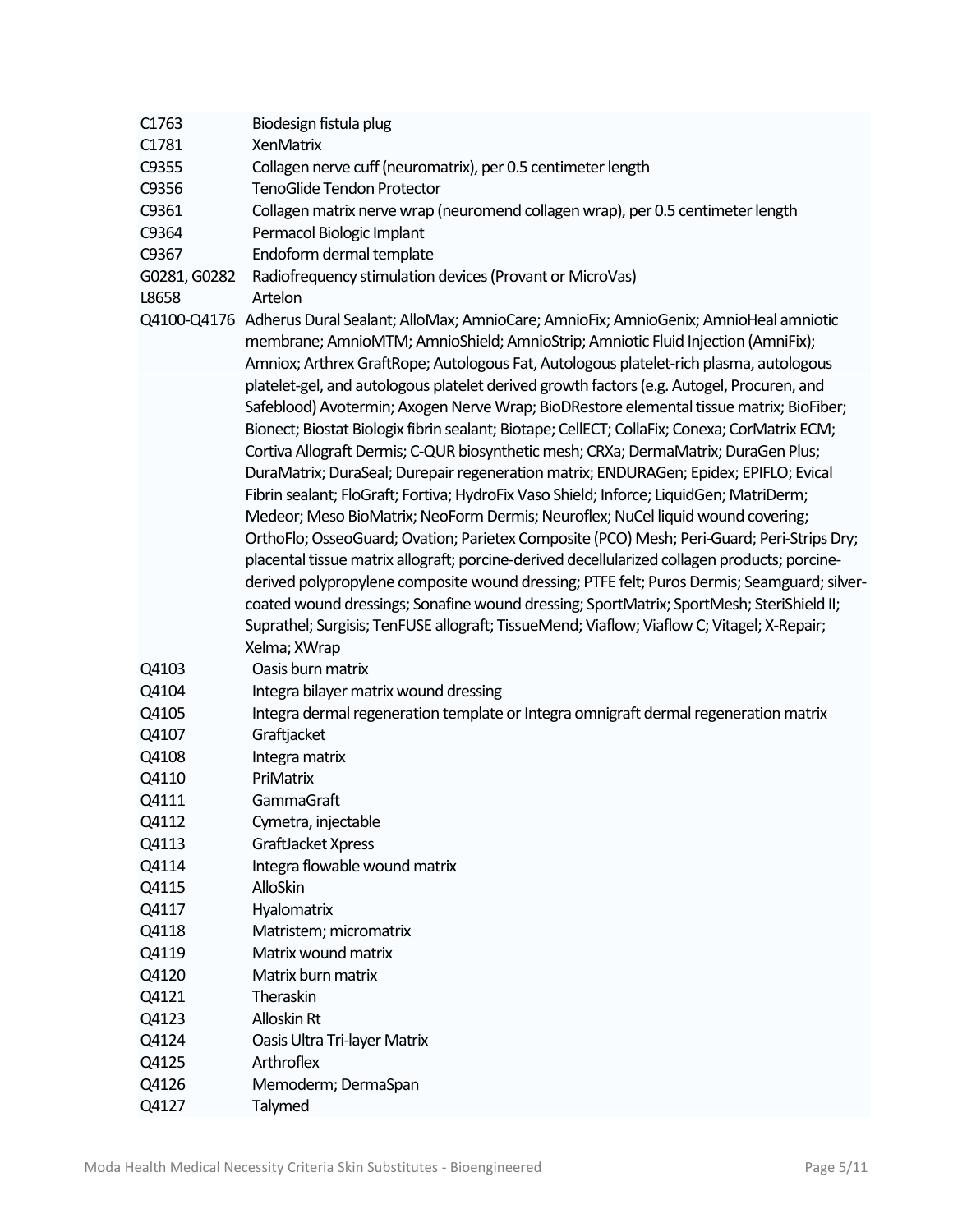| Q4129 | Unite Biomatrix                                                                  |
|-------|----------------------------------------------------------------------------------|
| Q4134 | hMatrix                                                                          |
| Q4135 | Mediskin                                                                         |
| Q4136 | Ezderm                                                                           |
| Q4137 | Amnioexcel or BioDExCel                                                          |
| Q4138 | <b>BioDFence DryFlex</b>                                                         |
| Q4139 | Amniomatrix or Biodmatrix                                                        |
| Q4140 | <b>BioDFence</b>                                                                 |
| Q4141 | AlloSkin AC                                                                      |
| Q4142 | <b>XCM Biologic Tissue Matrix</b>                                                |
| Q4143 | Repriza                                                                          |
| Q4146 | <b>Tensix</b>                                                                    |
| Q4147 | Architect, Architect PX, or Architect FX, extracellular matrix                   |
| Q4148 | <b>Neox</b>                                                                      |
| Q4149 | Excellagen                                                                       |
| Q4150 | AlloWrap DS or dry                                                               |
| Q4151 | AmnioBand or Guardian                                                            |
| Q4152 | Dermapure                                                                        |
| Q4153 | Dermayest                                                                        |
| Q4154 | Biovance                                                                         |
| Q4155 | Neoxflo                                                                          |
| Q4156 | Neox 100                                                                         |
| Q4157 | Revitalon                                                                        |
| Q4158 | Marigen                                                                          |
| Q4159 | Affinity                                                                         |
| Q4160 | <b>Nushield</b>                                                                  |
| Q4161 | Bio-connekt wound matrix                                                         |
| Q4162 | AmnioPro flow; BioSkin Flow; BioRenew Flow; WoundEx Flow; AmnioGen-A; AmnioGen-C |
| Q4163 | AmnioPro; BioSkin; BioRenew; WoundEx; AmnioGen 45; AmnioGen 200                  |
| Q4164 | Helicoll                                                                         |
| Q4165 | Keramatrix                                                                       |
| Q4166 | Cytal (Acell)                                                                    |
| Q4167 | <b>TruSkin</b>                                                                   |
| Q4168 | AmnioBand                                                                        |
| Q4169 | Artacent wound                                                                   |
| Q4170 | Cygnus                                                                           |
| Q4171 | Intefyl                                                                          |
| Q4173 | PalinGen or PalinGen Xplus                                                       |
| Q4174 | PalinGen or ProMatrX                                                             |
| Q4175 | Miroderm                                                                         |
| Q4176 | Neopatch                                                                         |
| Q4183 | Surgigraft                                                                       |
| Q4184 | Cellesta or Cellesta duo                                                         |
| Q4185 | Cellesta flowable amnion                                                         |
| Q4188 | Amnioarmor                                                                       |
| Q4189 | Artacent AC, 1mg                                                                 |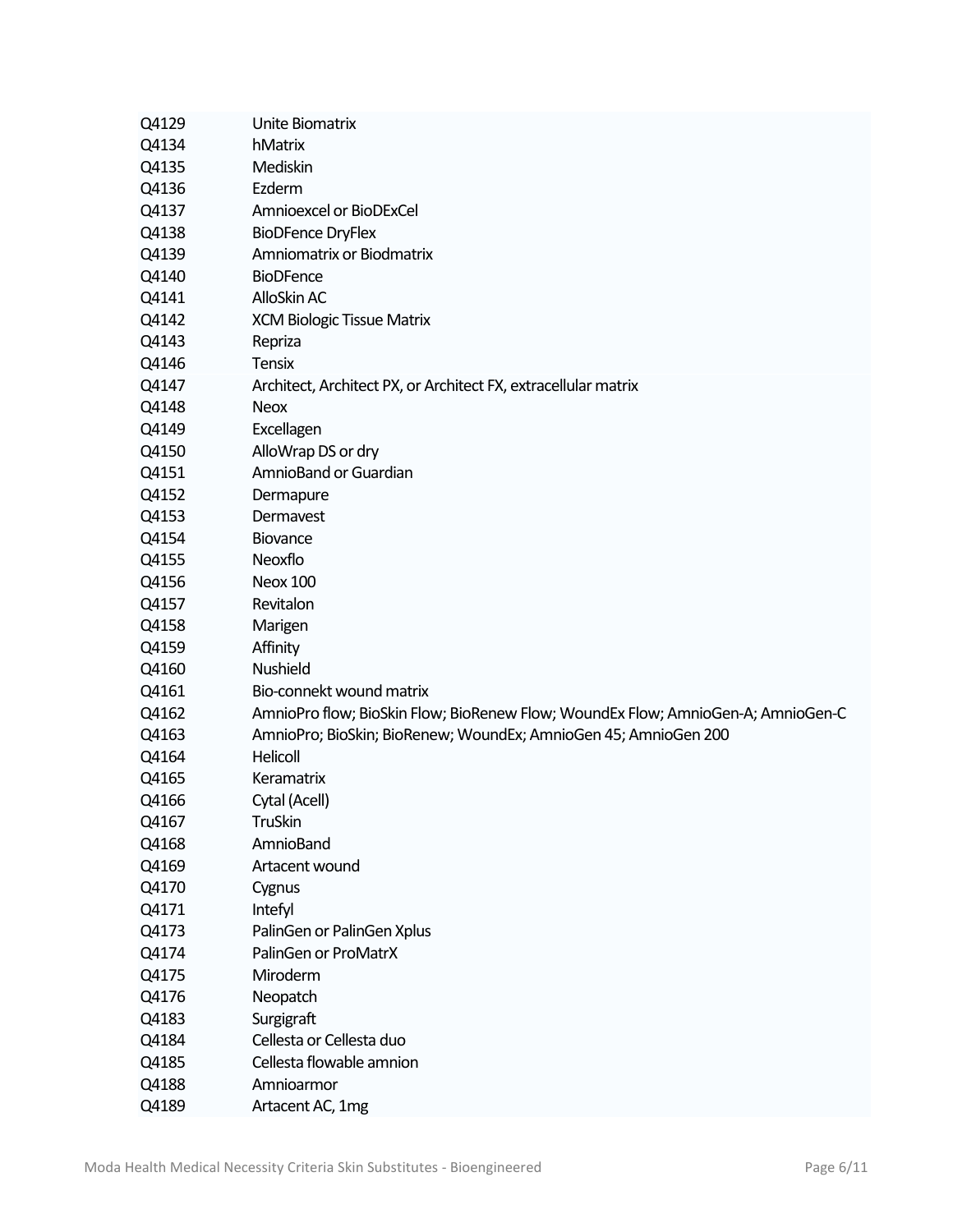| Q4190        | Artacent AC, per sq cm                                                        |
|--------------|-------------------------------------------------------------------------------|
| Q4191, Q4192 | Restorigin                                                                    |
| Q4193        | Coll-e-derm                                                                   |
| Q4194        | Novachor                                                                      |
| Q4195        | PuraPly, per sq cm                                                            |
| Q4196        | PuraPly AM, per sq cm                                                         |
| Q4197        | PuraPly XT, per sq cm                                                         |
| Q4198        | Genesis amniotic membrane                                                     |
| Q4200        | Skin TE                                                                       |
| Q4201        | Matrion                                                                       |
| Q4202        | Keroxx                                                                        |
| Q4203        | Derma-gide                                                                    |
| Q4204        | Xwrap                                                                         |
| Q4205        | Membrane Graft or Membrane Wrap, per sq cm                                    |
| Q4206        | Fluid Flow or Fluid GF, 1cc                                                   |
| Q4208        | Novafix, per sq cm                                                            |
| Q4209        | SurGraft, per sq cm                                                           |
| Q4210        | Axolotl Graft or Axolotl DualGraft, per sq cm                                 |
| Q4211        | Amnion Bio or AxoBioMembrane, per sq cm                                       |
| Q4212        | Allogen, per cc                                                               |
| Q4213        | Ascent, 0.5 mg                                                                |
| Q4214        | Cellesta Cord, per sq cm                                                      |
| Q4215        | Axolotl Ambient or Axolotl Cryo, 0.1 mg                                       |
| Q4216        | Artacent Cord, per sq cm                                                      |
| Q4217        | Woundfix, Biowound, WoundFix Plus, WoundFix Xplus or BioWound Plus, per sq cm |
| Q4218        | SurgiCORD, per sq cm                                                          |
| Q4219        | SurgiGRAFT-DUAL, per sq cm                                                    |
| Q4220        | BellaCell HD or SureDerm, per sq cm                                           |
| Q4221        | Amnio Wrap 2, per sq cm                                                       |
| Q4222        | ProgenaMatrix, per sq cm                                                      |
| Q4226        | MyOwn Skin, includes harvesting and preparation procedures, per sq cm         |
| Q4227        | Amniocore, per square centimeter                                              |
| Q4228        | Bionextpatch, per square centimeter                                           |
| Q4229        | Cogenex amniotic membrane, per square centimeter                              |
| Q4230        | Cogenex flowable amnion, per 0.5 cc                                           |
| Q4231        | Corplex p, per cc                                                             |
| Q4232        | Corplex, per square centimeter                                                |
| Q4233        | Surfactor or nudyn, per 0.5 cc                                                |
| Q4234        | Xcellerate, per square centimeter                                             |
| Q4235        | Amniorepair or altiply, per square centimeter                                 |
| Q4236        | Carepatch, per square centimeter                                              |
| Q4237        | Cryo-cord, per square centimeter                                              |
| Q4238        | Derm-maxx, per square centimeter                                              |
| Q4239        | Amnio-maxx or amnio-maxx lite, per square centimeter                          |
| Q4240        | Corecyte, for topical use only, per 0.5 cc                                    |
| Q4241        | Polycyte, for topical use only, per 0.5 cc                                    |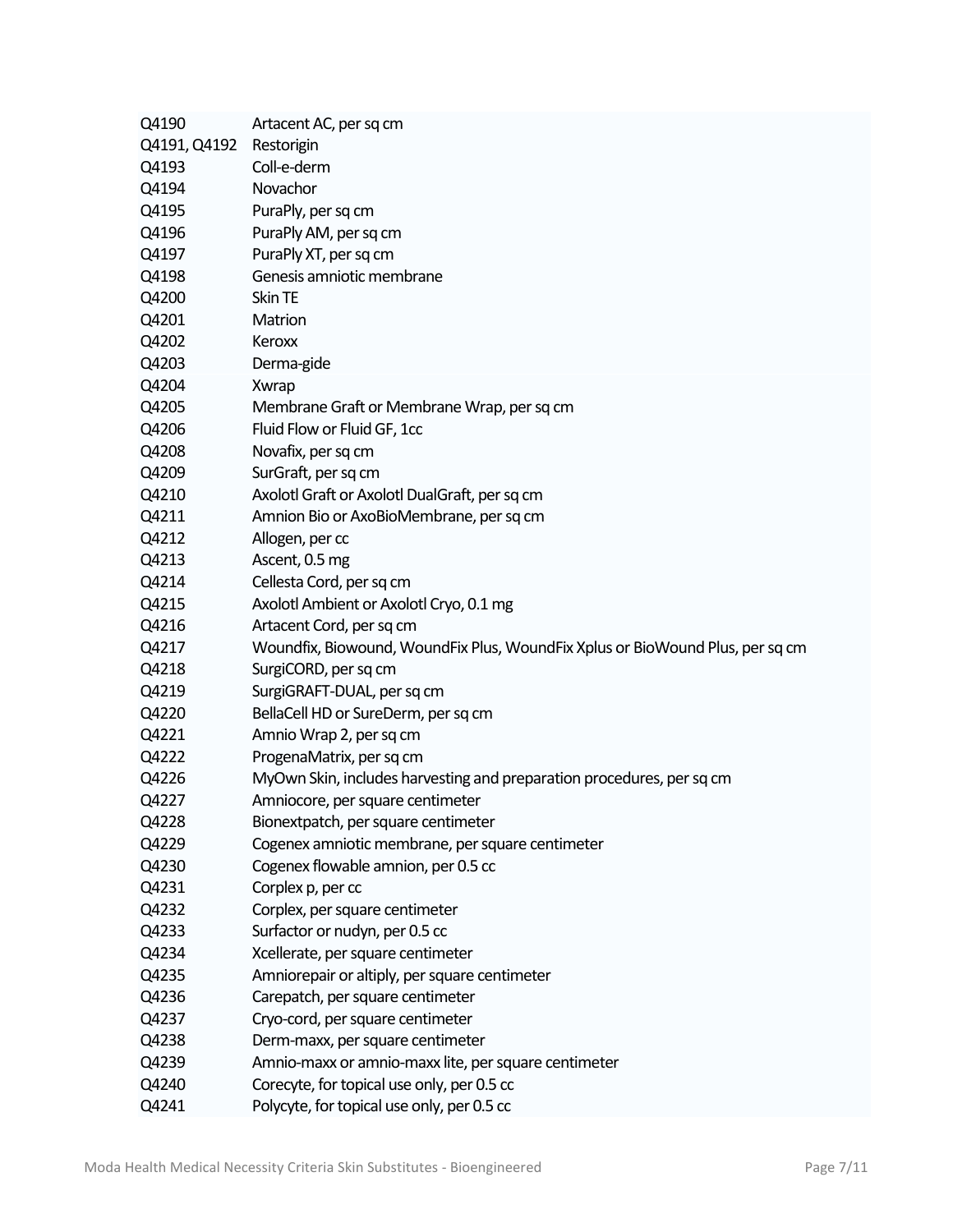| Q4242 | Amniocyte plus, per 0.5 cc                                   |
|-------|--------------------------------------------------------------|
| Q4244 | Procenta, per 200 mg                                         |
| Q4245 | Amniotext, per cc                                            |
| Q4246 | Coretext or protext, per cc                                  |
| Q4247 | Amniotext patch, per square centimeter                       |
| Q4248 | Dermacyte amniotic membrane allograft, per square centimeter |
|       |                                                              |

## III. Information Submitted with the Prior Authorization Request:

1. Chart notes documenting the condition and type of skin substitute requested.

## IV. CPT or HCPC codes covered:

| <b>Codes</b> | <b>Description</b>                                                                                |
|--------------|---------------------------------------------------------------------------------------------------|
| C5271        | Application of low cost skin substitute graft to trunk, arms, legs, total wound surface area      |
|              | up to 100 sq cm; first 25 sq cm or less wound surface area                                        |
| C5272        | Application of low cost skin substitute graft to trunk, arms, legs, total wound surface area      |
|              | up to 100 sq cm; each additional 25 sq cm wound surface area, or part thereof (list               |
|              | separately in addition to code for primary procedure)                                             |
| C5273        | Application of low cost skin substitute graft to trunk, arms, legs, total wound surface area      |
|              | greater than or equal to 100 sq cm; first 100 sq cm wound surface area, or 1% of body area        |
|              | of infants and children                                                                           |
| C5274        | Application of low cost skin substitute graft to trunk, arms, legs, total wound surface area      |
|              | greater than or equal to 100 sq cm; each additional 100 sq cm wound surface area, or part         |
|              | thereof, or each additional 1% of body area of infants and children, or part thereof (list        |
|              | separately in addition to code for primary procedure)                                             |
| C5275        | Application of low cost skin substitute graft to face, scalp, eyelids, mouth, neck, ears, orbits, |
|              | genitalia, hands, feet, and/or multiple digits, total wound surface area up to 100 sq cm; first   |
|              | 25 sq cm or less wound surface area                                                               |
| C5276        | Application of low cost skin substitute graft to face, scalp, eyelids, mouth, neck, ears, orbits, |
|              | genitalia, hands, feet, and/or multiple digits, total wound surface area up to 100 sq cm;         |
|              | each additional 25 sq cm wound surface area, or part thereof (list separately in addition to      |
|              | code for primary procedure)                                                                       |
| C5277        | Application of low cost skin substitute graft to face, scalp, eyelids, mouth, neck, ears, orbits, |
|              | genitalia, hands, feet, and/or multiple digits, total wound surface area greater than or equal    |
|              | to 100 sq cm; first 100 sq cm wound surface area, or 1% of body area of infants and children      |
| C5278        | Application of low cost skin substitute graft to face, scalp, eyelids, mouth, neck, ears, orbits, |
|              | genitalia, hands, feet, and/or multiple digits, total wound surface area greater than or equal    |
|              | to 100 sq cm; each additional 100 sq cm wound surface area, or part thereof, or each              |
|              | additional 1% of body area of infants and children, or part thereof (list separately in           |
|              | addition to code for primary procedure)                                                           |
| Q4101        | Apligraf, per sq cm                                                                               |
| Q4102        | Oasis wound matrix, per sq cm                                                                     |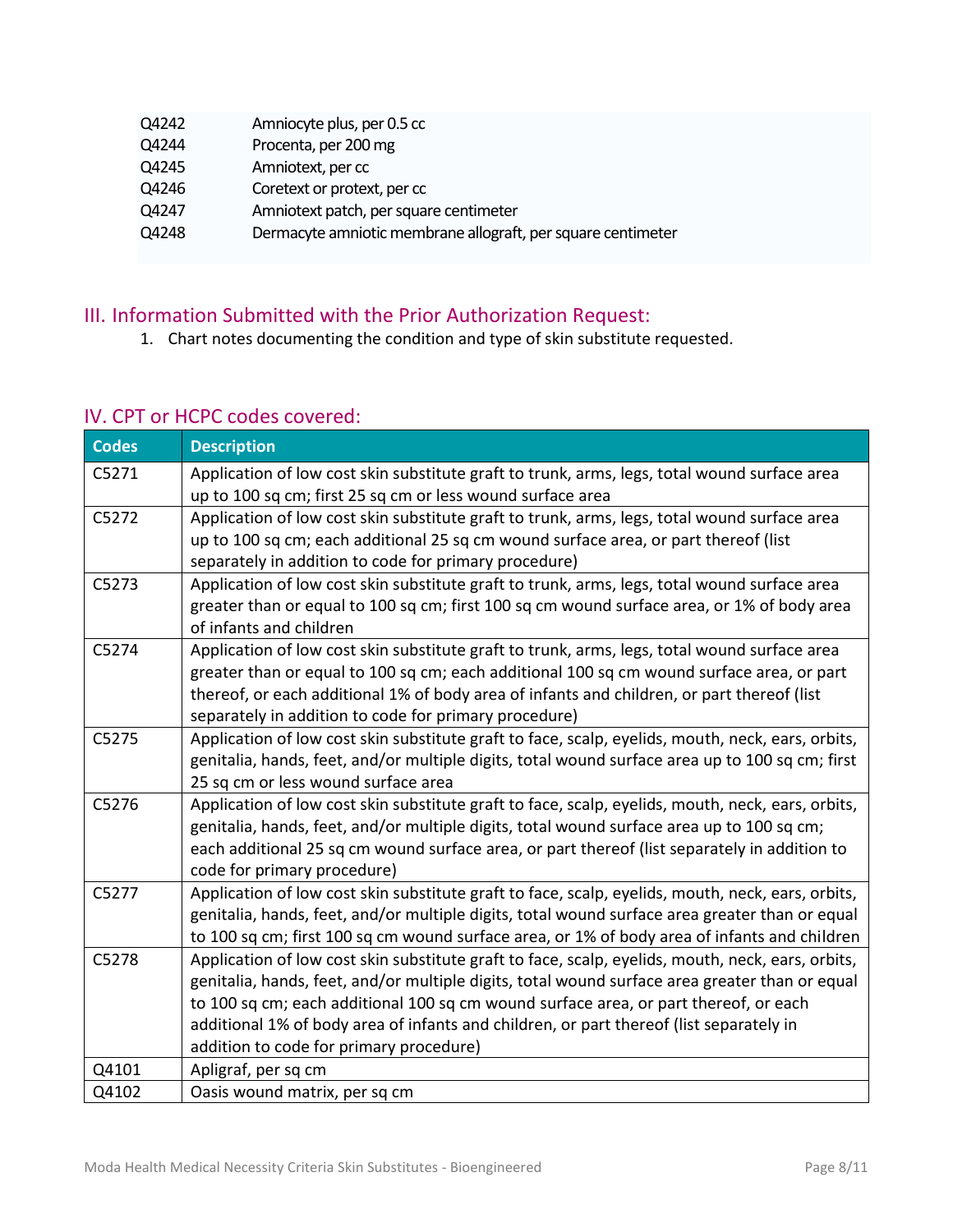| Q4106 | Dermagraft, per sq cm                                                                                         |
|-------|---------------------------------------------------------------------------------------------------------------|
| Q4116 | AlloDerm, per sq cm                                                                                           |
| Q4122 | Dermacell                                                                                                     |
| Q4128 | FlexHD; Alloderm HD; AlloPatch HD; Matrix HD                                                                  |
| Q4130 | <b>Strattice TM</b>                                                                                           |
| Q4132 | Grafix Core, per sq cm                                                                                        |
| Q4133 | Grafix Prime, per sq cm; GrafixPL Prime, per sq cm                                                            |
| Q4145 | EpiFix, injectable, 1 mg                                                                                      |
| Q4186 | EpiFix                                                                                                        |
| Q4187 | EpiCord                                                                                                       |
| 15271 | Application of skin substitute graft to trunk, arms, legs, total wound surface area up to 100                 |
|       | sq cm; first 25 sq cm or less wound surface area                                                              |
|       | Application of skin substitute graft to trunk, arms, legs, total wound surface area up to 100                 |
| 15272 | sq cm; each additional 25 sq cm wound surface area, or part thereof (List separately in                       |
|       | addition to code for primary procedure)                                                                       |
|       | Application of skin substitute graft to trunk, arms, legs, total wound surface area greater                   |
| 15273 | than or equal to 100 sq cm; first 100 sq cm wound surface area, or 1% of body area of<br>infants and children |
|       | Application of skin substitute graft to trunk, arms, legs, total wound surface area greater                   |
|       | than or equal to 100 sq cm; each additional 100 sq cm wound surface area, or part thereof,                    |
| 15274 | or each additional 1% of body area of infants and children, or part thereof (List separately in               |
|       | addition to code for primary procedure)                                                                       |
|       | Application of skin substitute graft to face, scalp, eyelids, mouth, neck, ears, orbits,                      |
| 15275 | genitalia, hands, feet, and/or multiple digits, total wound surface area up to 100 sq cm; first               |
|       | 25 sq cm or less wound surface area                                                                           |
|       | Application of skin substitute graft to face, scalp, eyelids, mouth, neck, ears, orbits,                      |
| 15276 | genitalia, hands, feet, and/or multiple digits, total wound surface area up to 100 sq cm;                     |
|       | each additional 25 sq cm wound surface area, or part thereof (List separately in addition to                  |
|       | code for primary procedure)                                                                                   |
|       | Application of skin substitute graft to face, scalp, eyelids, mouth, neck, ears, orbits,                      |
| 15277 | genitalia, hands, feet, and/or multiple digits, total wound surface area greater than or equal                |
|       | to 100 sq cm; first 100 sq cm wound surface area, or 1% of body area of infants and children                  |
| 15278 | Application of skin substitute graft to face, scalp, eyelids, mouth, neck, ears, orbits,                      |
|       | genitalia, hands, feet, and/or multiple digits, total wound surface area greater than or equal                |
|       | to 100 sq cm; each additional 100 sq cm wound surface area, or part thereof, or each                          |
|       | additional 1% of body area of infants and children, or part thereof (List separately in                       |
|       | addition to code for primary procedure)                                                                       |

# V. CPT or HCPC codes NOT covered:

See above investigational code table section II.B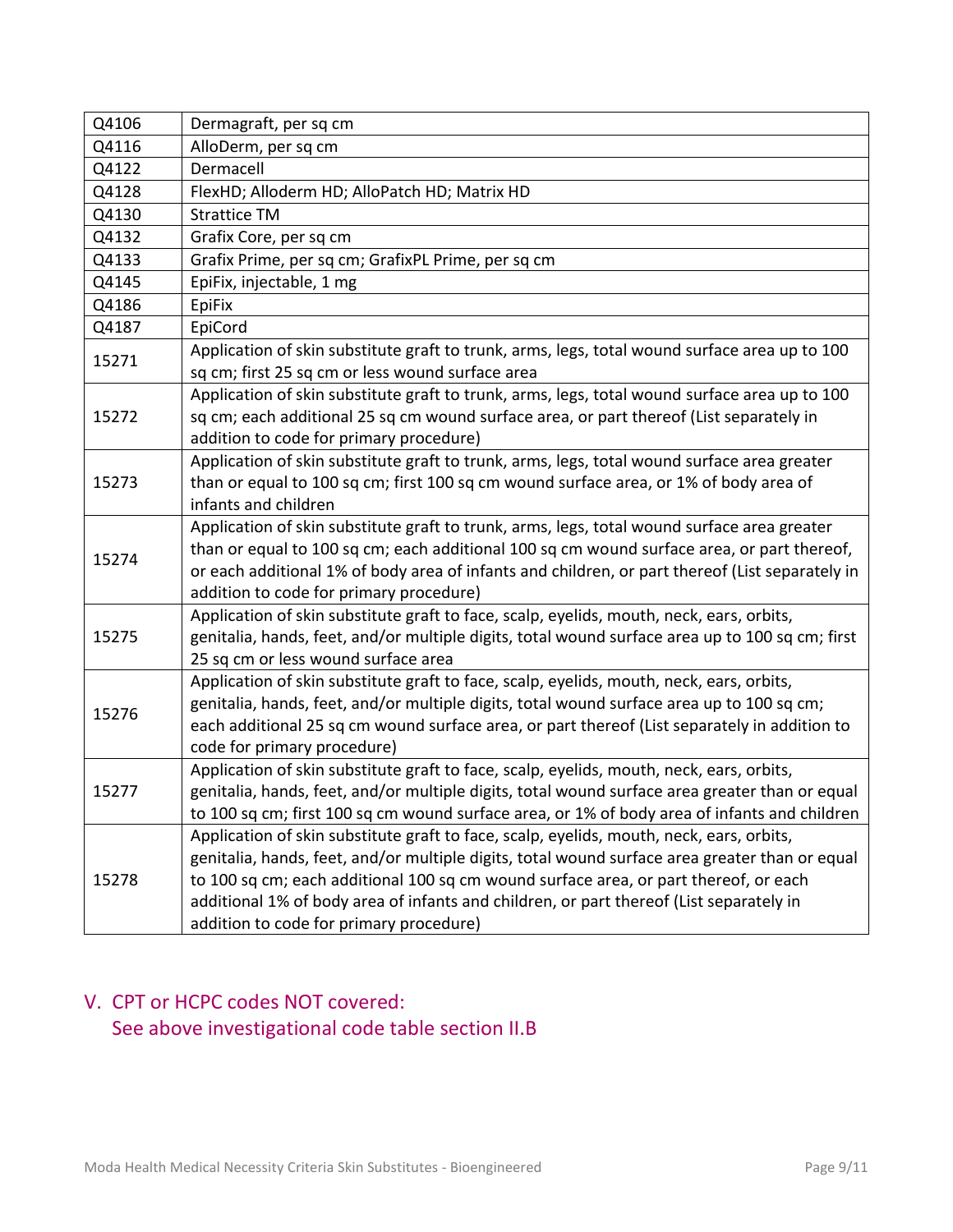### VI. Annual Review History

| <b>Review Date</b> | <b>Revisions</b>                                                          | <b>Effective Date</b> |
|--------------------|---------------------------------------------------------------------------|-----------------------|
| 09/29/2017         | New criteria adopted from MCG guidelines A-0326 Skin Substitutes with     | 1/1/2018              |
|                    | the additional products added.                                            |                       |
| 11/28/2018         | Annual Review: Addition of non-covered substitutes                        | 11/28/2018            |
| 02/27/2019         | Update HCPC codes and product sizes for Grafix                            | 03/01/2019            |
| 03/27/2019         | Clarify codes covered related to breast reconstruction and Oasis wound    | 04/01/2019            |
|                    | matrix                                                                    |                       |
| 05/2019            | Specified Grafix skin substitutes to be covered, updated the skin         | 05/2019               |
|                    | substitutes on covered and noncovered lists                               |                       |
| 11/2019            | Reworded title 'Skin Substitutes - Tissue Engineered' to 'Skin and Tissue | 11/20/2019            |
|                    | Substitutes - Engineered                                                  |                       |
| 02/26/2020         | Annual Review: added 2020 New skin substitutes codes                      | 03/01/2020            |
| 08/07/2020         | Update: Added 2020 new Q codes                                            |                       |
| 12/4/2020          | Update: Prior authorization required for Q4128, Q4130                     |                       |
| 2/24/2021          | Annual Review: Updated requirement for full thickness neuropathic         | 03/01/2021            |
|                    | diabetic foot ulcer duration as greater than 6 weeks. Added Epifix        |                       |
|                    | coverage for chronic venous ulcers                                        |                       |

### VII. References

- 1. Apligraf. Physician Prescribing Information [Internet] Organogenesis Inc. 2010 Dec Accessed at: http://www.apligraf.com/. [accessed 2016 Dec 01]
- 2. Dermagraft human fibroblast-derived dermal substitute. Physician Prescribing Information Directions for use [Internet] Organogenesis Inc. 2014 Accessed at: http://www.dermagraft.com/. [accessed 2016 Dec 02]
- 3. Biedermann T, Boettcher-Haberzeth S, Reichmann E. Tissue engineering of skin for wound coverage. European Journal of Pediatric Surgery 2013;23(5):375-82. DOI: 10.1055/s-0033-1352529.
- 4. Blok CS, et al. Autologous skin substitute for hard-to-heal ulcers: Retrospective analysis on safety, applicability, and efficacy in an outpatient and hospitalized setting. Wound Repair and Regeneration 2013;21(5):667-76. DOI: 10.1111/wrr.12082.
- 5. Han G. State-of-the-art wound healing: skin substitutes for chronic wounds. Cutis 2014;93(1): E13-6. [Nyame TT, Chiang HA, Orgill DP. Clinical applications of skin substitutes. Surgical Clinics of North America 2014;94(4):839-50. DOI: 10.1016/j.suc.2014.05.013.
- 6. Pourmoussa A, Gardner DJ, Johnson MB, Wong AK. An update and review of cell-based wound dressings and their integration into clinical practice. *Annals of Translational Medicine*. 2016;4(23):457. doi:10.21037/atm.2016.12.44.
- 7. Haugh AM, Witt JG, Hauch A, et al. Amnion Membrane in Diabetic Foot Wounds: A Meta-analysis. *Plastic and Reconstructive Surgery Global Open*. 2017;5(4): e1302.